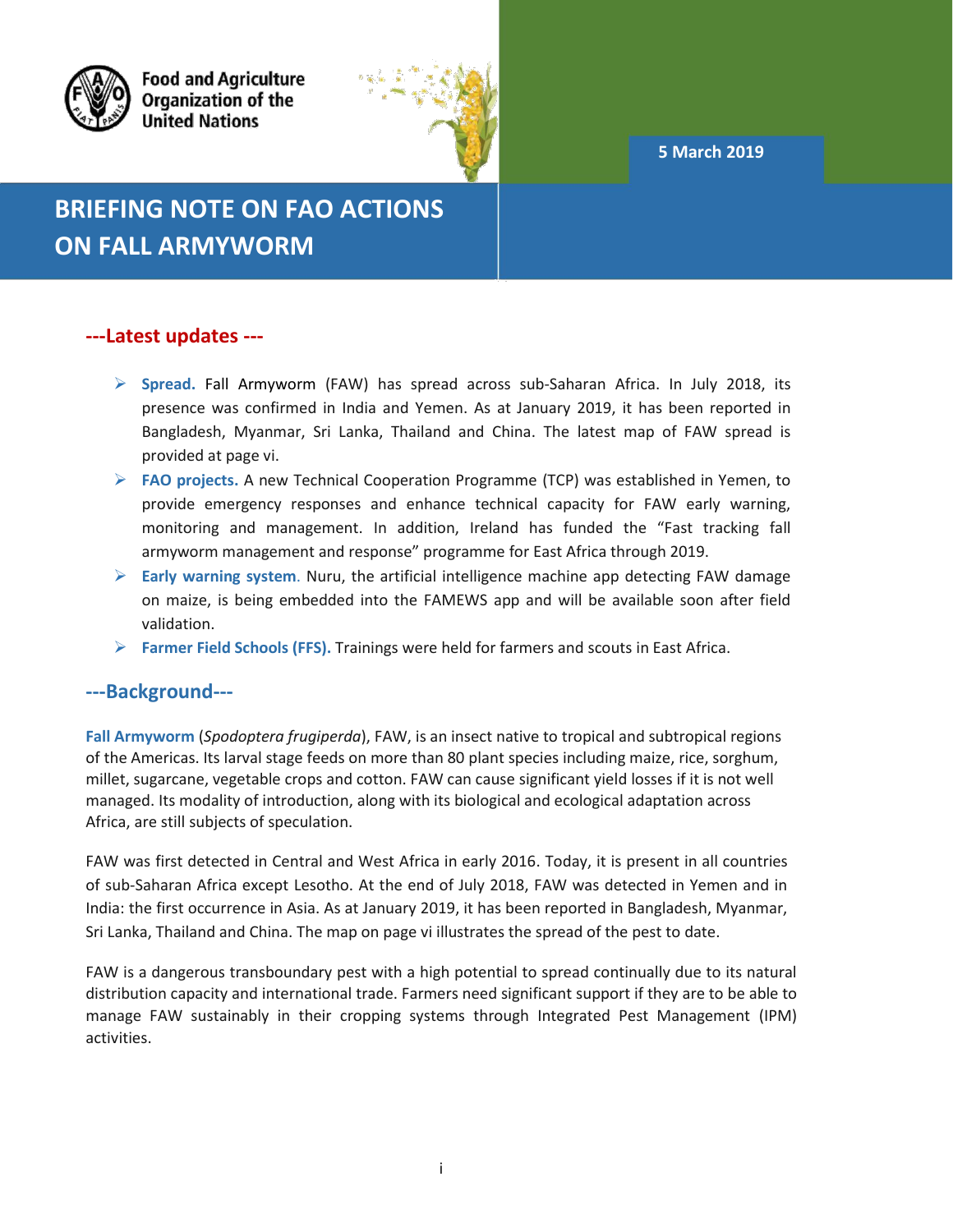## **---FAO's coordination role in FAW management---**

- 1. **A Framework for Partnership for Sustainable Management of the Fall Armyworm in Africa**: FAO has formulated a Framework for Partnership for Sustainable Management of the Fall Armyworm in Africa. The Framework is intended as a guide for the development of projects and programmes by the various stakeholders, including FAO, in the areas of their comparative advantages. During the Research for Development conference held in Addis Ababa in October 2018, FAO was reconfirmed as the coordinator of the research activities and action in the field. In 2019, the emphasis will be on strengthening the Technical Working Groups (TWGs) and harmonizing all FAW projects.
- 2. **New FAW website.** The new FAW website was launched in December 2018 and is now also available in [Portuguese.](http://www.fao.org/fall-armyworm/pt/)

### **---FAO actions in response to FAW---**

FAO has taken, and is taking, several actions in response to FAW:

1. **FAO projects**: Since the onset of FAW, FAO has undertaken several actions to strengthen countries' capacity to respond to FAW through TCP projects and other funding mechanisms. A new TCP was established in Yemen to provide emergency response and enhance technical capacity for FAW early warning, monitoring and management. The project aims to reduce the infestation and spread of FAW through implementation of the FAW Monitoring and Early Warning System (FAMEWS), the production of communication material, and provision of training via FFS. In addition, Ireland has funded the "Fast tracking fall armyworm management and response" programme, to be conducted in East Africa (Ethiopia and Kenya) through 2019.

#### **South-South Cooperation:**

 As there is significant experience with and knowledge about sustainable FAW management practices in the Americas (and, now, in Africa too), that is extremely relevant to the new regions to which FAW has recently spread (Near East and Asia), FAO will soon implement two new projects:

 1) An interregional TCP for Africa, the Near East and Asia, focusing on the exchange of knowledge and advice. FAO will collaborate closely with the Brazilian Agricultural Research Corporation (EMBRAPA). Through research and advice, EMBRAPA has supported farmers in Brazil in managing FAW for over 20 years. By sharing the local producers' experience with biocontrol agents, countries and regions will greatly benefit from each other's capabilities and know-how. The first trainings with experts from EMBRAPA on the local production of *Trichogramma* and *Bacillus thuringiensis* will take place in March for Cabo Verde, Guinea Bissau and Mozambique.

2) In close collaboration with the Chinese Academy of Agricultural Sciences (CAAS), FAO has developed the South-South Cooperation Programme entitled "Strengthening inter-regional cooperation for the sustainable management of FAW through South-South Cooperation". This programme is envisaged to facilitate the further development of Monitoring and Early Warning Systems (MEWS) and to enhance countries' capacities to manage FAW with biology-based means, such as *Trichogramma* and *Bacillus thuringiensis*.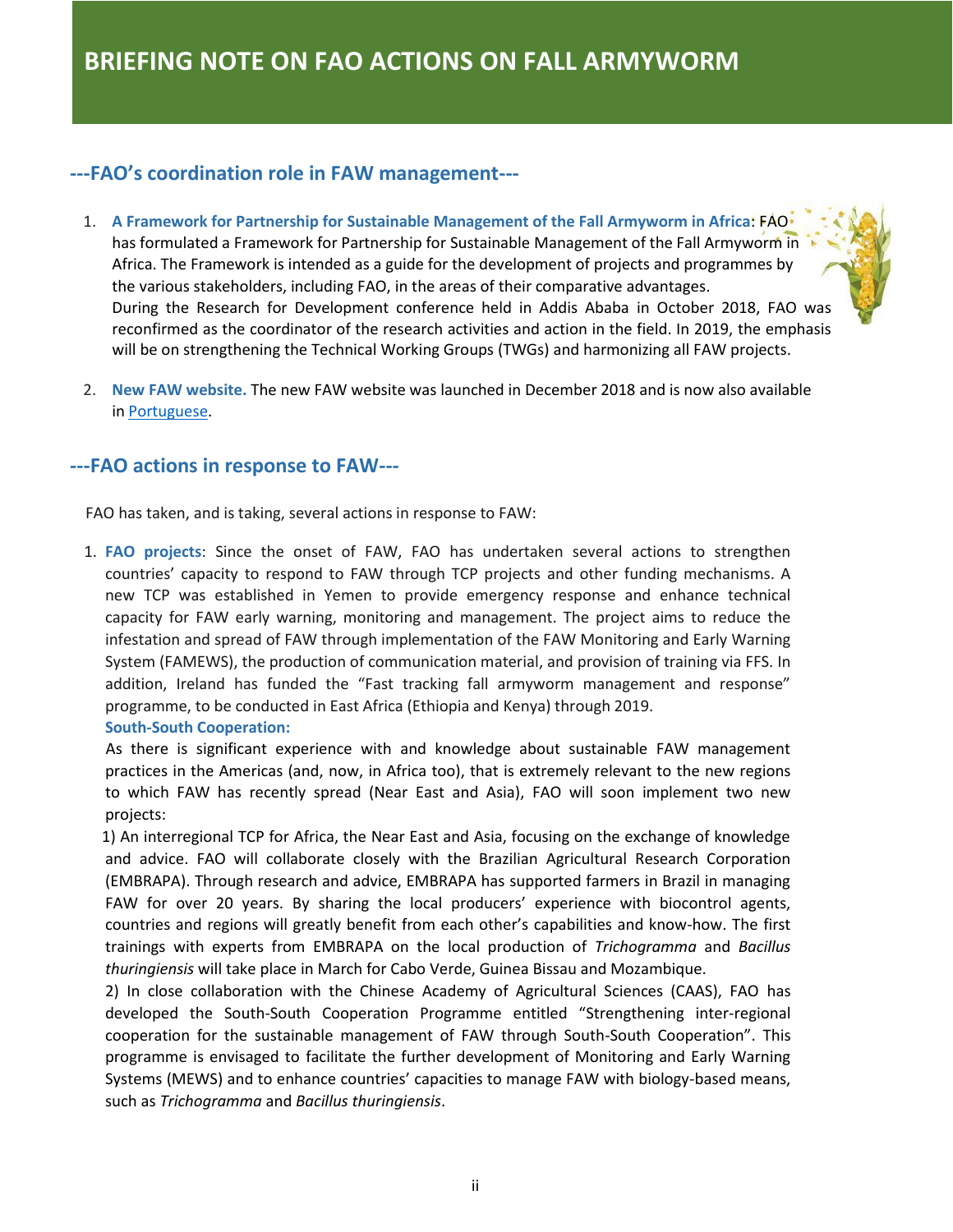In this context, FAO is organizing a [consultative meeting](http://www.fao.org/fall-armyworm/programme-and-partners/expert-meetings/bangkok/en/) for Asia, the new FAW region. The meeting will take place in Bangkok from 20 to 22 March 2019 and will introduce tools and guidance to help countries in the region monitor and sustainably manage FAW. Furthermore, a strategic framework for sustainable FAW management in Asia will be developed, including a community of experts who can provide technical and policy advice. FAO partners in this conference include CABI, CAAS, CIMMYT and USDA.

- 2. **FAW early warning system development: PlantVillage Nuru, a digital artificial intelligence assistant,** helps farmers diagnose crop diseases in the fields. This app is being further integrated into FAMEWS to allow for more accurate FAW detection. Currently entering into phase 3 of its development, FAMEWS will become even more user-friendly and will have an updated design.
- 3. **FFS** and training of rural advisory services and farmers: FAO has facilitated the preparation of an FFS field guide on IPM for FAW. The guide, which has received contributions from FFS master trainers and several research institutions, was launched on 16 February 2018. In **East Africa**, FAW scouts in Kenya have been trained on the mechanical control of FAW and were deployed during the recent short rains season. Furthermore, FFS initiated and conducted several trials on the control and management of FAW. In Ethiopia, field schools have been established and are currently training farmers on various technologies for the management and control of the crop pest.
- 4. **FAW risk assessment and modelling**: FAO and DFID co-organized a workshop (held on 2 February 2018) to assess the risk of household food insecurity due to FAW in Africa. The outcome of the workshop was to develop a model for risk assessment relating to FAW.
- 5. **FAO-coordinated TWGs**: 11 TWGs were formed, each led by the appropriate institute or organization and coordinated by FAO, on the following topics: biological control; bio-pesticides; synthetic chemical pesticides; monitoring and early warning; communication, awareness and knowledge management; farmer field schools, extension, plant clinics; agro-ecology; impact assessment; conventional host plant resistance; transgenic resistance; quarantine and phytosanitary measures. Most groups have already developed their priorities; their results are presented during coordination teleconferences held on a regular basis.
- 6. **Technical Guidance Notes, Q&As, regular updates, maps, reports, guides, key messages**, etc. on FAW are regularly posted on the FAO Food Chain Crisis websit[e \(http://www.fao.org/fall-armyworm/en/\)](http://www.fao.org/fall-armyworm/en/).
- 7. **Crowdsourcing knowledge on FAW.** FAO is announcing a new effort to share knowledge more rapidly through PlantVillage [\(https://plantvillage.psu.edu/\). PlantVillage](https://plantvillage.psu.edu/) is a six-year-old, public-good platform created and managed by Penn State University. To date, it has received over 8 million visitors and has approximately 100 000 new visitors every month.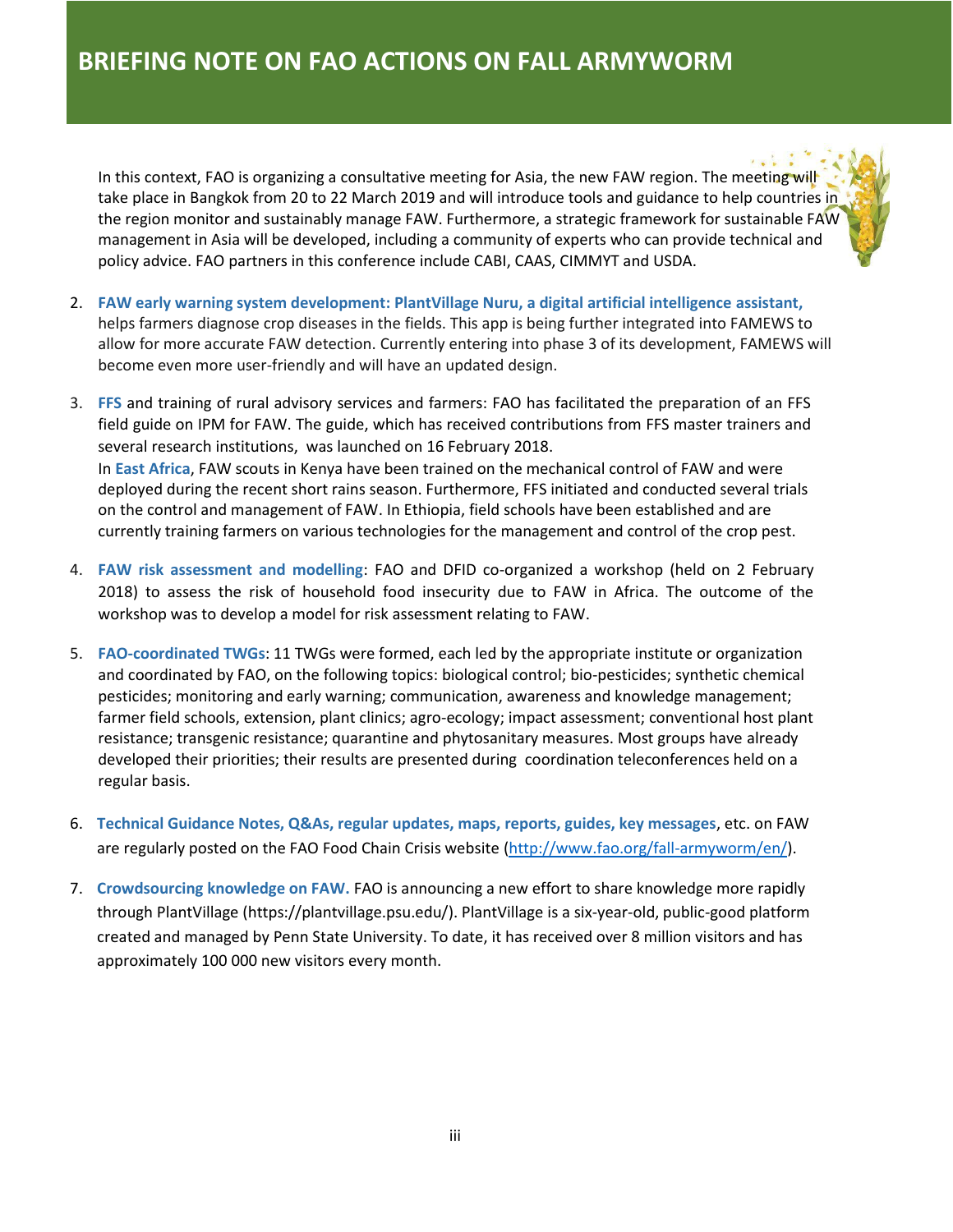## **---Specific actions at regional level and sub-regional level---**

### **AFRICA**

#### **Central Africa**



A FAW Training of Trainers on FAW management was organized in Yaoundé from 2 to 7 October 2017, in collaboration with the IITA. The training gathered 40 participants from eight countries in Central Africa. At least three experts (NARS, an FFS, NPPO) represented each country. The countries had been asked to elaborate their strategic plan for FAW management. FAO organized a workshop with stakeholders in Central Africa; namely NPPOs, IAPSC, IITA, the RECs (ECCAS and CEMAC) and PRASAC, in Kinshasa from 11 to 13 July 2017.

A subregional roadmap was developed. FAO organized a project-closing workshop in Sao Tome and Principe (24–26 October 2017), during which the country elaborated its national strategic plan for FAW management.

#### **East Africa**

In Kenya, FAW field scouts were trained on mechanical control in two counties (Bungoma, 50, and Embu, 100). During the second half of the short rains season (mid-November to mid-December), these scouts supported the monitoring of maize crops and conducted mechanical control (that is, crushing eggs and killing larvae) of the FAW found. Additionally, 20 FFS in the two counties were identified to test different FAW management and control options. These field schools received facilitator training and learning materials from FAO, as well as other support from various partners.

In Ethiopia, 49 field schools were established in Amhara, Oromia and SNNRP with one trained facilitator per school. These schools are currently undertaking trials on FAW control and management options and are training farmers on these practices.

Regionally, FAO is also supporting FAW monitoring, coordination and information-sharing activities through the rollout of FAW dashboards across East Africa. These dashboards provide information to decision-makers on the prevalence of FAW at subnational level, the populations affected, and the status of FAW-related response programmes. These dashboards will be continued during the upcoming rainy seasons, and will be further rolled out to other affected regions in the coming months.

#### **Southern Africa**

 FAW continues to affect countries in Southern Africa. In Zimbabwe, 28 103 ha of maize and 1 204 ha of small grains across the country are reported to have been affected by FAW. An estimated 1 134 farmers were trained in the last two months, bringing the cumulative total to 108 266 out of an estimated 1.8 million farmers. The most affected areas are Mashonaland Central and West. In Mozambique, the highest prevalence is in the northern and central provinces of Cabo Delgado (Balama district), Nampula, Sofala (Gorongosa district) and Zambézia (Milange district) respectively. The most common control approach is the use of pesticides. FAW has been reported in all provinces of Zambia. In South Africa, the most affected areas are in Limpopo province.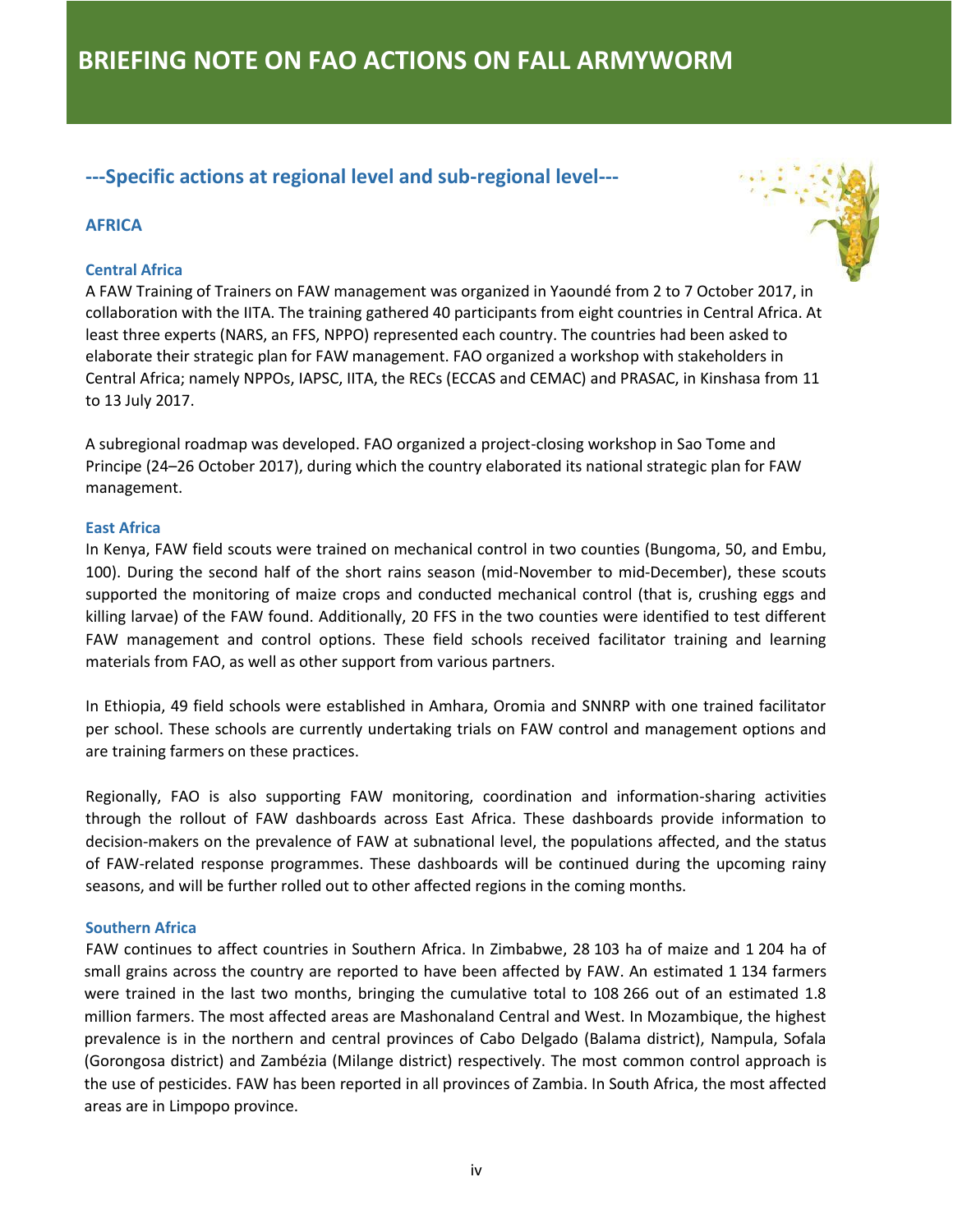Madagascar is reporting high prevalence of the pest, with the Government deciding to effect emergency response measures. Training of farmers and extension officers is still ongoing across the subregion. FAMEWS is operational in a number of countries in the subregion. Some countries have procured cheap smartphones to support data capture for the rollout of the system. Mozambique has procured 70 smartphones, and Zimbabwe has obtained 340. Zambia is in the process of procuring 1 000 smartphones. Key donors supporting FAW work in the subregion include FAO TCPs, the Japanese International Development Cooperation (Botswana), USAID (Mozambique), the African Development Bank (Zambia), Belgium (Malawi, United Republic of Tanzania and Zambia), and NORAD (Madagascar). Farmer management practices include – based on information from FAMEWS – synthetic pesticides, botanicals, cultural methods, physical (crushing) methods and biopesticides.

#### **West Africa**

FAO conducted a subregional FAW Training of Trainers in Abuja, Nigeria from 5 to 10 September 2017, to increase the FAW-related skills and knowledge of national plant protection and extension experts and FFS practitioners in Western Africa. FAW is damaging vegetable gardens in Liberia. Mali has recently requested emergency support to contain FAW expansion in the country.

#### **Middle East**

Based on the rapid spread of FAW in Yemen, it was agreed that a TCP on FAW is necessary. Accordingly, in December 2018, FAO launched a TCP on "Strengthening capacities and increase preparedness level for FAW". The project, which is envisaged to end by November 2020, involves 12 countries in the NENA region.

#### **ASIA**

FAW presence has been confirmed in Bangladesh, Sri Lanka, Myanmar, Thailand and China from December 2018 to January 2019, after it was first detected [in India in July](https://www.telegraph.co.uk/news/2018/08/16/dreaded-fall-armyworm-pest-devastated-african-crops-found-first/) 2018.

A consultative meeting on FAW will be held in Bangkok from 20 to 22 March 2019, with the following objectives:

- raising awareness of the risks of FAW spread within countries and internationally;
- introduction of the available tools and guidance that will help the countries to monitor and sustainably manage FAW;
- exchange of experiences and lessons learnt from the recent invasion in Africa, and development of a community of experts to provide technical and policy advice;
- fine-tuning the strategic framework for sustainable FAW management to the Asian context, including actions that can be taken at regional and country level.